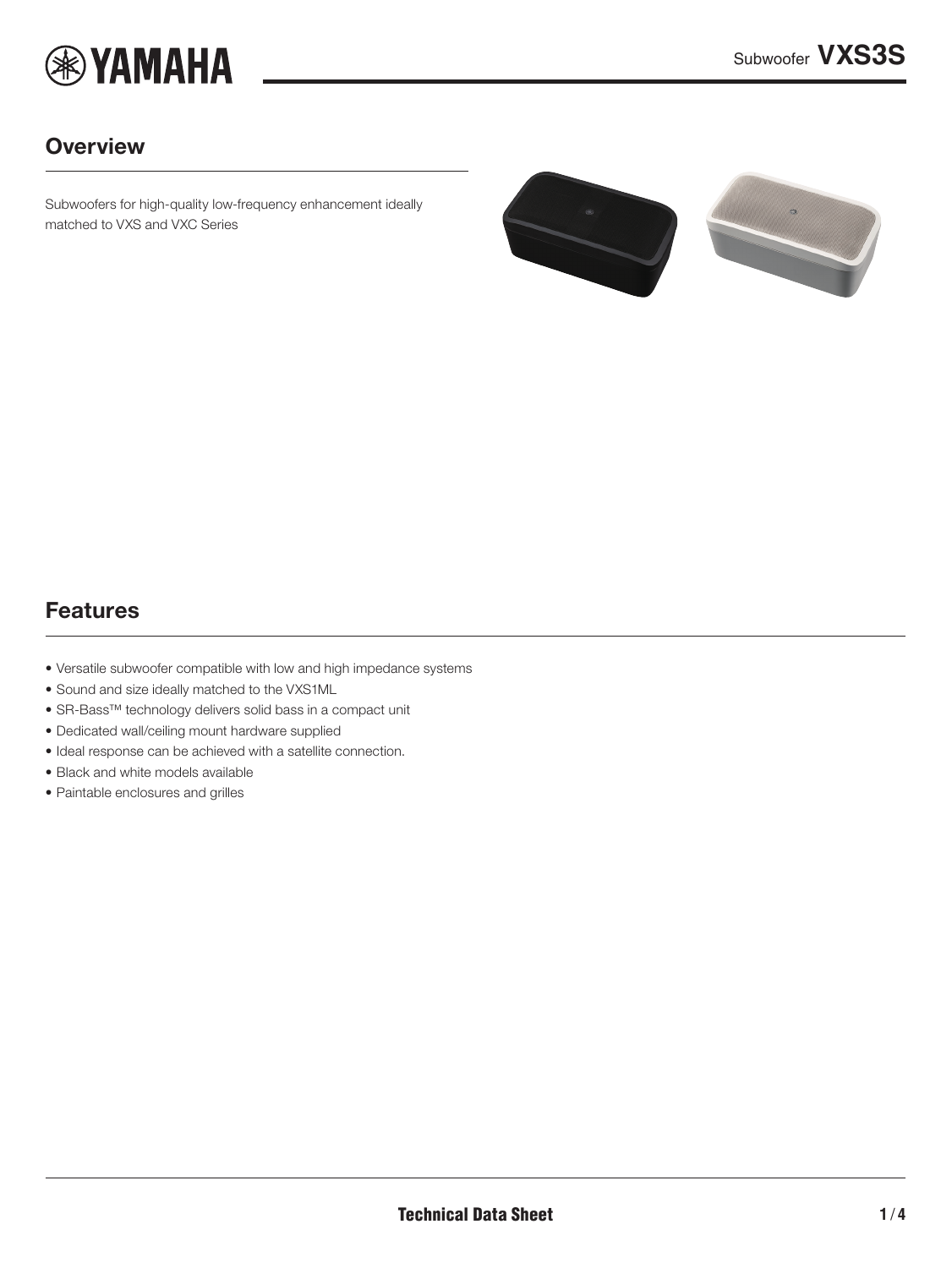

# **Specifications**

### **General Specifications**

| <b>System Type</b>            |              | SR-Bass™ type Subwoofer                                                                                  |
|-------------------------------|--------------|----------------------------------------------------------------------------------------------------------|
| Components                    |              | 3.5" Cone                                                                                                |
| <b>Frequency Range</b>        | $(-10dB)$    | 65Hz-180Hz                                                                                               |
| Nominal Impedance             |              | $8\Omega$                                                                                                |
| <b>Transformar Taps</b>       | <b>70V</b>   | 15W, 7.5W, 3.8W, 1.9W                                                                                    |
|                               | 100V         | 15W, 7.5W, 3.8W                                                                                          |
| <b>Power Rating</b>           | <b>NOISE</b> | <b>20W</b>                                                                                               |
|                               | <b>PGM</b>   | 40W                                                                                                      |
|                               | <b>MAX</b>   | 80W                                                                                                      |
| Sensitivity (1W, 1m)          |              | 79dB SPL*1                                                                                               |
| Maximum SPL (Caluculated, 1m) |              | 98dB SPL*2                                                                                               |
| Connectors                    |              | TERMINAL BLOCKS (4pin) Input: +/-, Loop-thru: +/-, TERMINAL BLOCKS (8pin) Satellite output:+/- (ST1-ST4) |
| Material, Finish, Color       |              | Black, White                                                                                             |
| Dimensions (W x H x D)        |              | 322mm x 162mm x 118mm (12.7" x 6.4" x 4.6")*3                                                            |
| Net Weight                    |              | 2.7kg (6.0lbs)                                                                                           |
| Packaging                     |              | Single                                                                                                   |
| Certificate                   |              | CE, EAC, RoHS                                                                                            |

\*1 Full-space (4π)

\*2 Calculated based on power rating and sensitivity, exclusive of power compression

\*3 Speaker Only

#### **Accessories**

Optional Accsessories CMA3S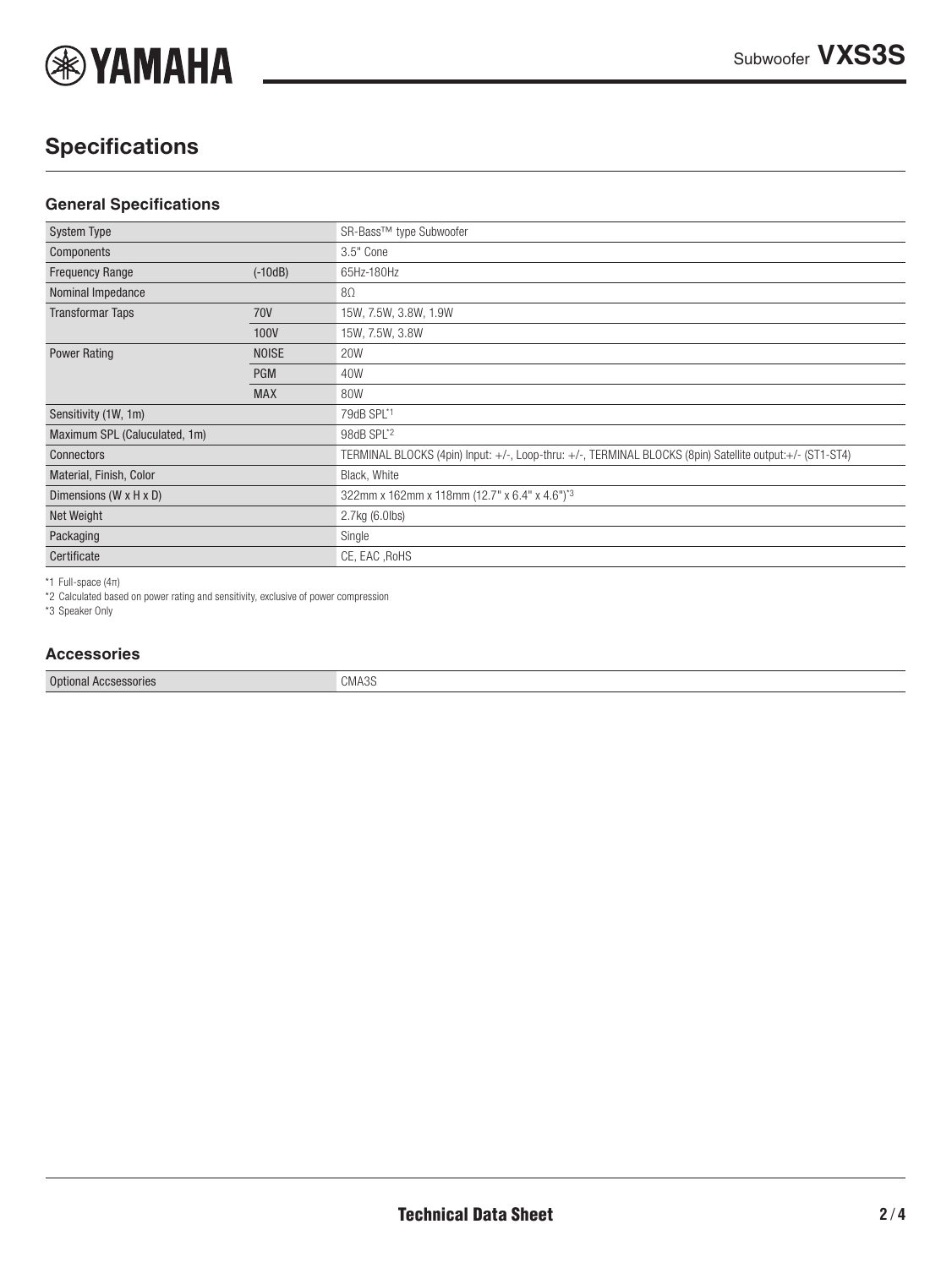

### **Dimensions**